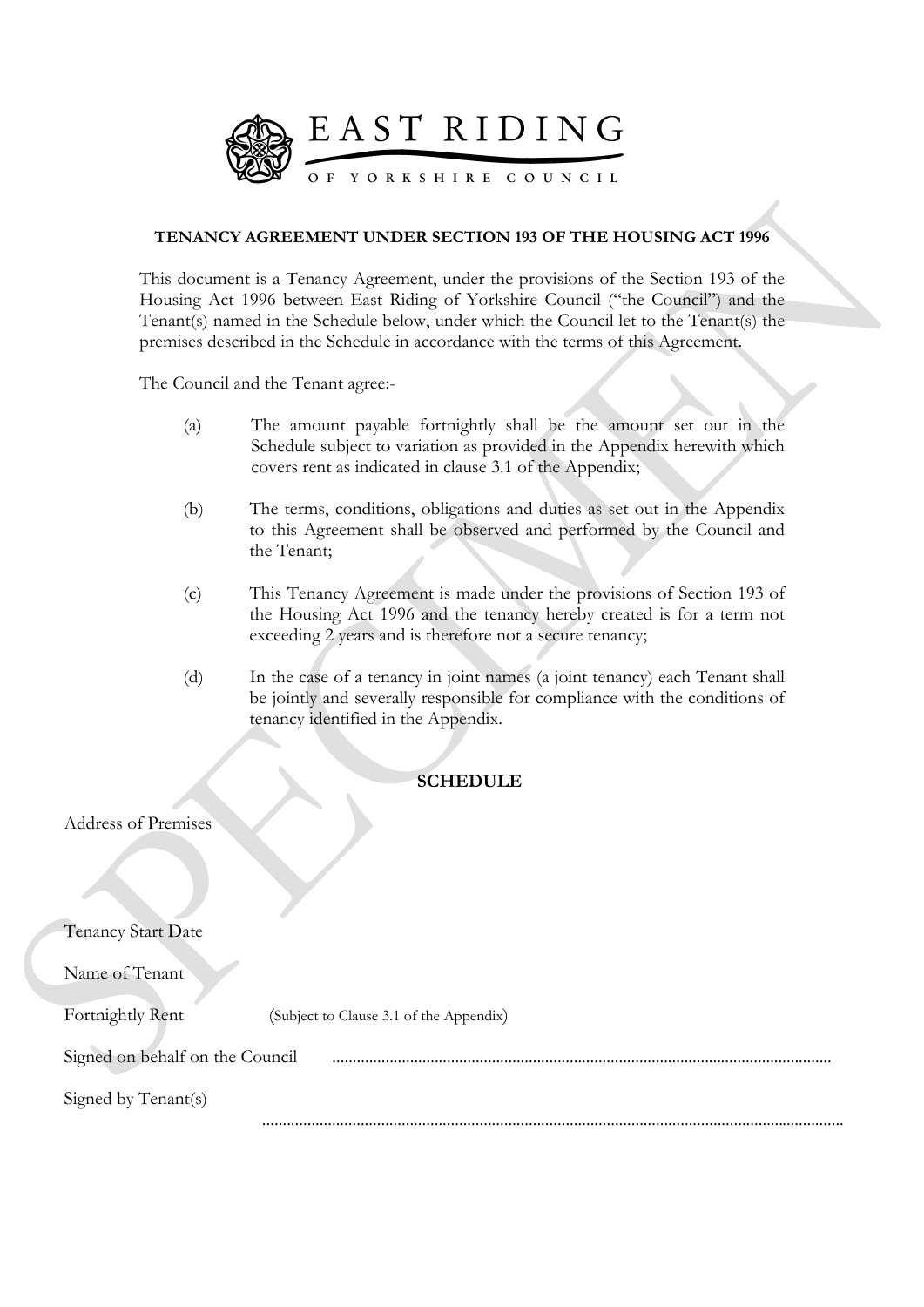# **APPENDIX**

- 1 (i) In this Agreement references to the Director shall mean the Director of Social Services, Housing and Public Protection.
	- (ii) The entry into possession of the premises by the Tenant shall be conclusive evidence of his/her acceptance of all the following conditions.

### 2 **OBLIGATIONS AND DUTIES OF THE COUNCIL**

#### 2.1 Repairs - Structure and exterior

The Council shall keep in repair the structure and exterior of the premises. This includes:-

- (i) drains, gutters and external pipes
- (ii) the roof
- (iii) foundations, outside wall, outside doors, broken glass caused by fair wear and tear, window sills, window frames and thresholds
- (iv) internal walls, skirting boards, doors and doorframes, floors and ceiling, (not including painting and decoration)
- (v) chimney and chimney stacks, central heating flues (this does not include the sweeping of chimneys)
- (vi) garages, outhouses or external stores erected by the Council
- (vii) pathways and steps (only where these are a means of access to the property)

#### 2.2 Repairs - Installations

The Council shall keep in repair and working order installations for the supply of water, gas and electricity, for sanitation and for space and water heating, provided for the benefit of the property.

The installations include:-

- (i) electric wiring, gas pipes and taps, water pipes and taps
- (ii) electric consumer units, sockets, light switches and light fittings or pendants
- (iii) basins, sinks, baths, WC's, waste pipes and showers
- (iv) water heaters, boilers, fireplaces, fitted fires, heaters, radiators and warm air ducts (v) communal tv aerial systems
- (vi) any tanks and pipes for the supply of oil to oil filters central heating systems

The Council will not be liable for repairs

- (i) if the repairs become necessary for reasons other than normal fair wear and tear; or
- (ii) if the installation was fitted by the present tenants without the written consent of the Council

However, the Council reserves the right to carry out repairs in these circumstances where it deems necessary and the tenant will be liable to pay to the Council the cost of such repairs.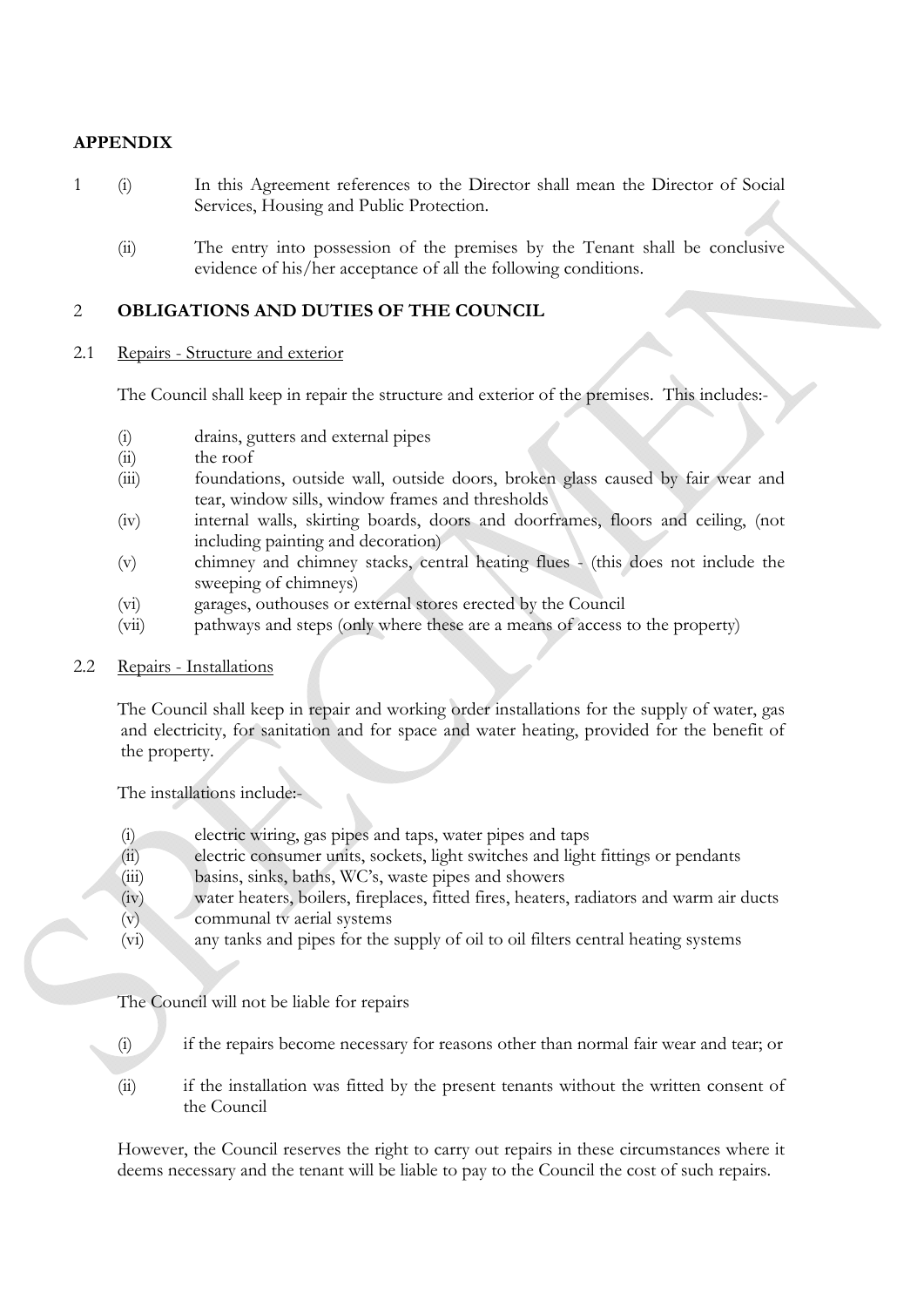## 2.3 Repair - Common Parts of Flats & Maisonettes

In flats or maisonettes, the Council will carry out repairs to the common entrance, halls, stairways, passageways, communal lighting and any other parts used by the Tenant, including the necessary painting and decoration.

#### 2.4 External Decorations

The Council will arrange periodically to paint the exterior of the premises.

2.5 It is a condition of the Tenancy Agreement between the Council and the Tenant that all repairs or reinstatement to be effected by the Council at the Tenant's expense shall be undertaken on a schedule of rates contracts in accordance with the Council's normal contractual arrangements with tradesmen.

## 3 **RIGHTS, OBLIGATIONS AND DUTIES OF THE TENANT**

#### 3.1 Payment of Rent

 The Tenant shall pay the rent which shall include any other charge, debt or court costs arising from time to time out of the tenancy agreement, less any rebate, as shown on the rent card, together with all other charges relating to the premises, including recovery of any overpayment of housing benefit paid to the Housing Benefit Authority by the Council, promptly each fortnight and due on Monday of that week.

*Note: the Tenant shall be responsible for the payment of any Council Tax, Water, Sewage, Gas & Electricity charges.*

## 3.2 Repairs and Garden Maintenance

The Tenant shall be responsible for:-

- (i) repairs of damage, including fire damage, caused deliberately or through the neglect or carelessness of the Tenant or members of the Tenant's household or visitors
- (ii) repairs of damage caused by any pet or animal belonging to the Tenant or members of the Tenant's household or visitors;
- (iii) the repairs, renewal or replacement where necessary, in a satisfactory manner, of the items listed below:-
	- (a) glass, other than caused by fair wear and tear
	- (b) WC chains and plugs for sinks, wash hand basins and baths
	- (c) interior and exterior door keys
	- (d) dustbins, wheelie bins and sackholders
	- (e) batteries in battery operated smoke detectors
- (iv) sweeping of chimneys and boiler flues in use as often as necessary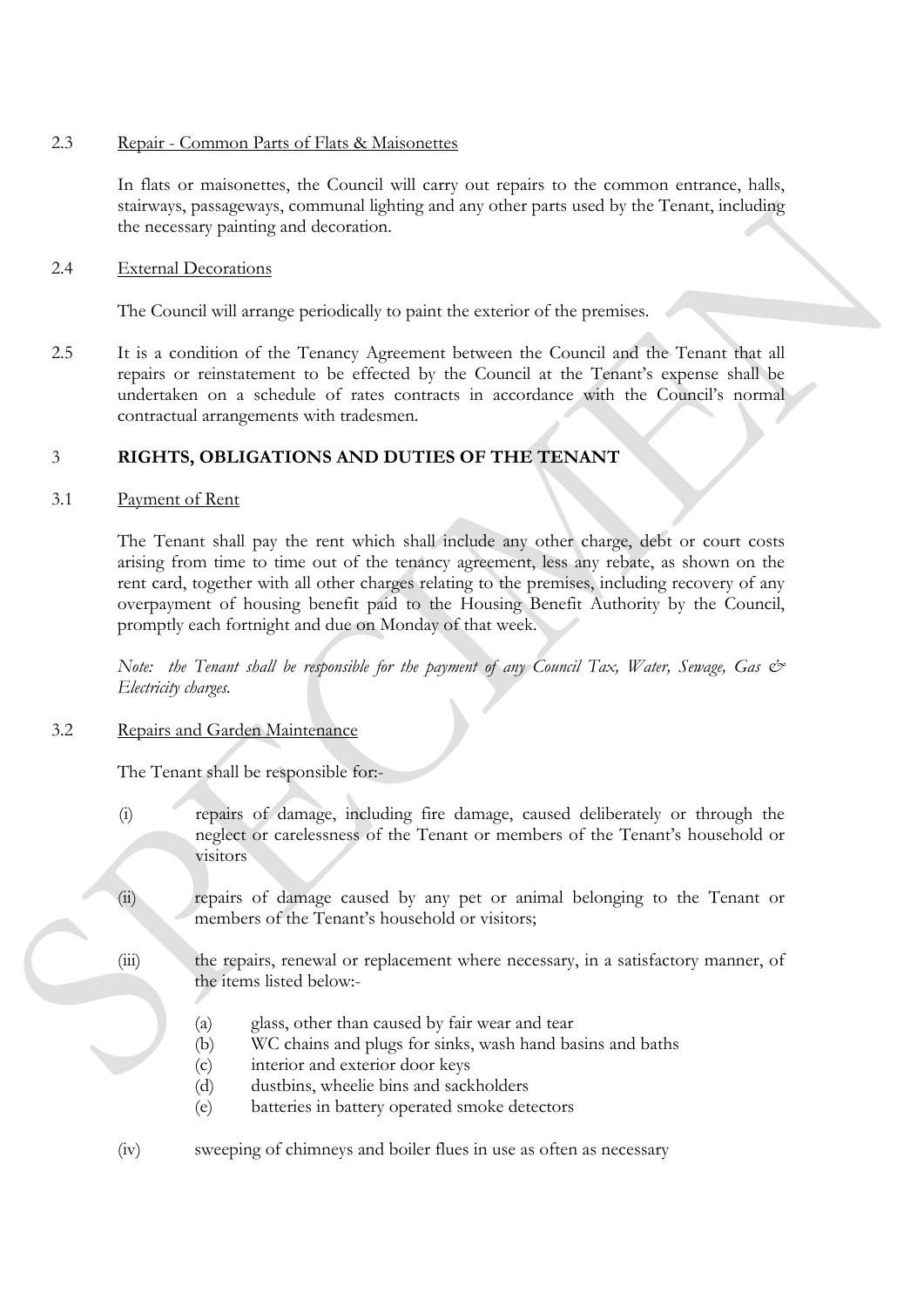- (v) preventative measures in relation to the bursting of water pipes, blocking of drains and sewers and fire. Immediate notification must be given to the Council if any damage, burst or blocked water pipes or drains. If the Tenant leaves the property unheated during any part of the period 1 October to 31 March (inclusive) then the water shall be turned off at the stop tap and the system drained off. Repairs caused by negligence or omission of the Tenant will be the Tenant's responsibility.
- (vi) keeping in good repair fences, garden structures and hard standings where these are provided by the Tenant.
- (vii) Tenants of flats shall be responsible for keeping the communal area in a clean and tidy condition at all times to the satisfaction of the Director. Tenants must also ensure that no carpets, furniture or other items are placed in the said communal areas.

 $(viii)$ 

- (a) Tenants of flats shall be responsible for the proper maintenance of the garden including hedges and fences (other than fences maintained by the Council as a planning condition) to the satisfaction of the Director.
- (b) the Tenant shall not remove or erect any garden structures and fences, planting or removal of trees, shrubs or bushes - within the curtlage of the dwelling
- (c) if the Tenant fails to keep the garden in a proper and tidy state or erects any garden structure or fencing or remove any trees, hedge or fence without consent, then the Council may, on giving 24 hours written notice to the Tenant, enter the premises and carry out any works it thinks fit and recover from the Tenant any expense incurred in carrying out those works.

# 3.3 Interior Decoration

 (i) the Tenant shall keep the inside of the premises in good decorative order to the satisfaction of the Director and shall keep it and any garage or other structure which is part of the premises in a clean and tidy condition.

 (ii) the Tenant shall not make any internal alterations (structural or otherwise) nor change any of the landlords fixtures and fittings.

 (iii) the cost of any work required by the Council to reinstate fixtures and fittings shall be due from the Tenant to the Council and the work shall be undertaken on a schedule of rates contract as paragraph 2.5 on page 2.

# 3.4 Exterior Decorations, Alterations & Additions

 (i) the Tenant will not erect or allow to be erected any wireless or television aerial or satellite dish except with the consent of the Director.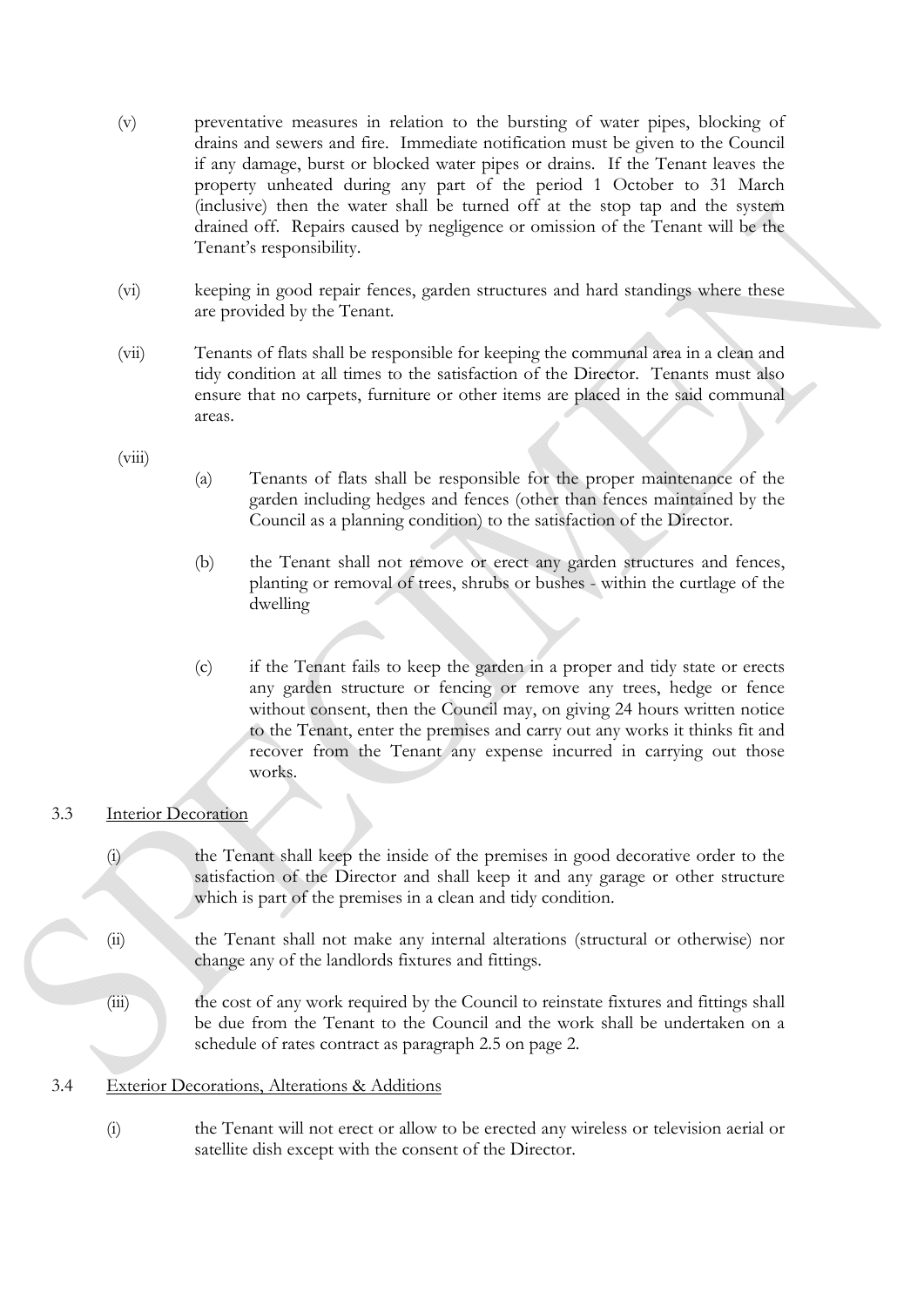(ii) the cost of any work required by the Council to reinstate defective works should be due from the Tenant to the Council etc. as in 3.3 (iii) above.

### 3.5 Access to Property

 The Tenant shall, after receiving 24 hours written notice, allow an Officer of Officers, workmen or agents of the Council to enter the premises for the purpose of conducting an inspection or to carry out any works as the Council think fit. In the case of an emergency as determined by the Director, immediate entry to the premises can be made.

#### 3.6 Use of Premises

- (i) the Tenant must occupy the premises under the provisions of paragraph 4 of the Schedule 1 to the Housing Act 1985 personally as a resident and as his/her sole place of residence.
- (ii) the Tenant shall not sublet or otherwise part with the possession of the whole or any part of the premises.
- (iii) the Tenant may not take in other persons as lodgers.
- (iv) the Tenant may not use any part of the premises for business purposes.
- (v) the Tenant shall not hang any washing out of any balcony or window.

## 3.7 Use of Communal Parts

 (i) the Tenant and members of his/her household shall use communal parts including garage forecourts or parking areas on an estate in a reasonable manner, and for the parking of motor vehicles with an unladen weight not exceeding 7.5 tonnes only.

 (ii) the Tenant shall not park any motor vehicle on any Council estate car park without displaying a current tax disc.

## 3.8 Nuisance

The tenant shall act in a reasonable manner and avoid, in particular, conduct which causes a danger, nuisance or annoyance to others. The Tenant is also responsible in this respect for the conduct of members of the Tenants household and other residents in or visitors to the premises.

3.9 Pets and Animals

 The Tenant shall not keep any animal (which expression shall include animals, poultry, birds, insects and reptiles) including cats and dogs on any part of the premises without written consent of the Council. Dogs, cats or other animals kept shall be properly controlled at all times so as not to cause a nuisance or annoyance to other persons.